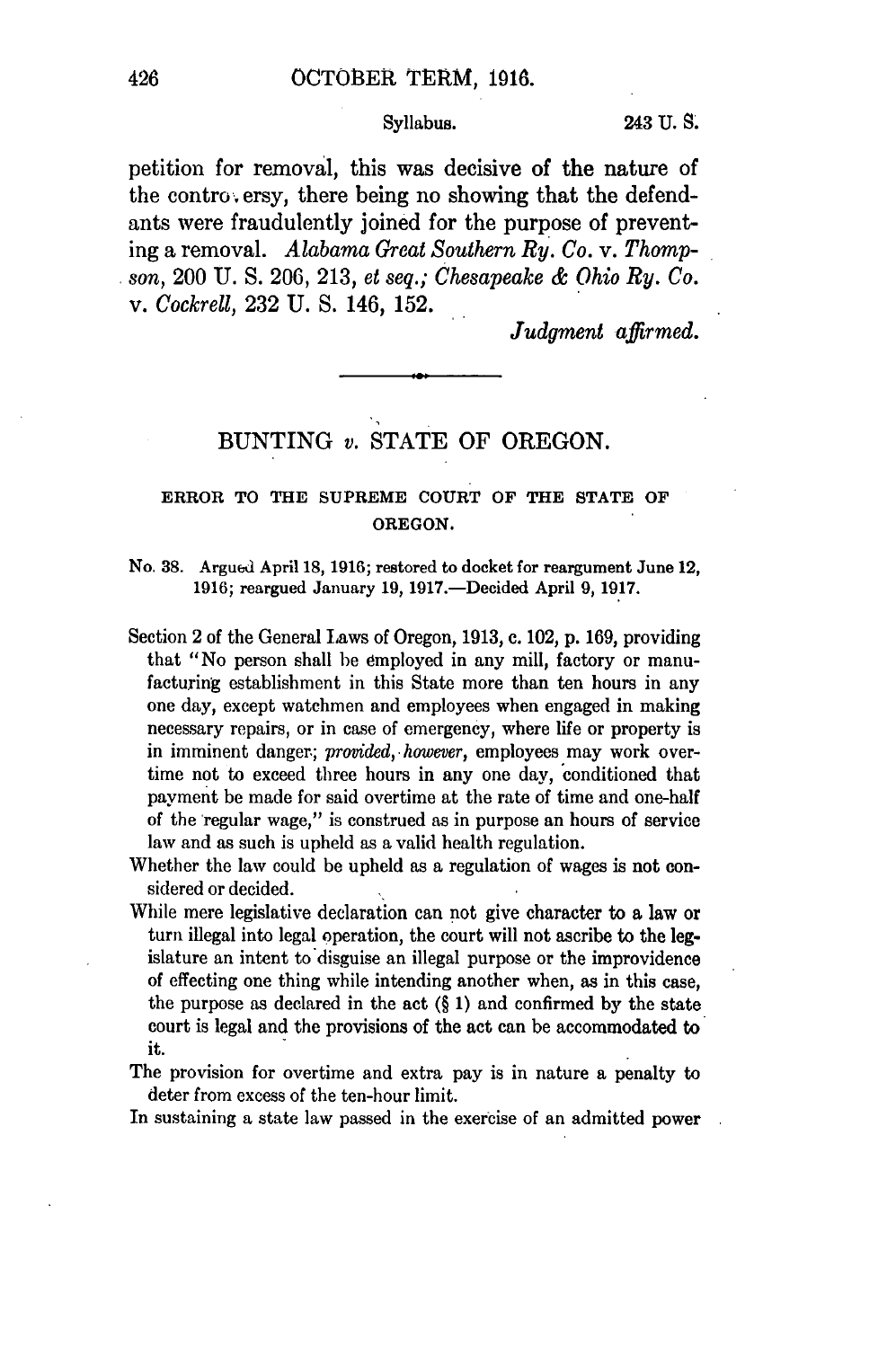#### 243 **U. S.** Argument for Plaintiff in Error.

of government the court need not be sure of the precise reasons for means adopted by the legislature, **nor** may it pass upon their adequacy or wisdom.

- Upon the question whether a ten-hour law is necessary or useful for the preservation of the health of employees in "mills, factories, and manufacturing establishments" the court may accept the judgment of the state legislature and state supreme court, when the record contains no facts to support the contrary contention.
- The Oregon law, supra, in limiting the hours of employees in "mills, factories, and manufacturing establishments" does not unduly discriminate against their employers as compared with other employers not included in the classification.

71 Oregon, 259, affirmed.

THE case is stated in the opinion.

*Mr. W. Lair Thompson,* with whom *Mr. C. W. Fulton* was on the briefs, for plaintiff in error:

When dealing with subjects which do not affect the public generally, legislation restricting private activities and the enjoyment of private property must be plainly necessary before it can be upheld under the police power. *Hannibal & St. Joseph Ry. Co.* v. *Husen,* **95** U. S. 465. It belongs to the judiciary to determine what are the proper subjects for the exercise of the police power and when the legislative discretion is reasonably employed. *Ruhstrat* v. *People,* 185 Illinois, 133; *Holden* v. *Hardy,* 169 U. S. 366; *Lochner* v. *New York,* 198 U. S. 46. It is not sufficient that the general purpose of the act shall be within the recognized limits of police power, but the means employed to accomplish that purpose must not invade private rights secured by the Federal Constitution. *Connelly* v. *Union Sewer Pipe Co.,* 184 U. S. 540; *Jacobson v. Massachusetts,* 197 U. S. 11; *Atchison, Topeka & Santa Fe Ry. Co.* v. *Vosburg,* 238 U. S. 56. Police regulations have not generally been extended to the restriction of the right of contract between employer and employee. *Allgeyer* v. *Louisiana,* 165 U. S. 579; *Coppage v. Kansas,* 236 U. S. 1.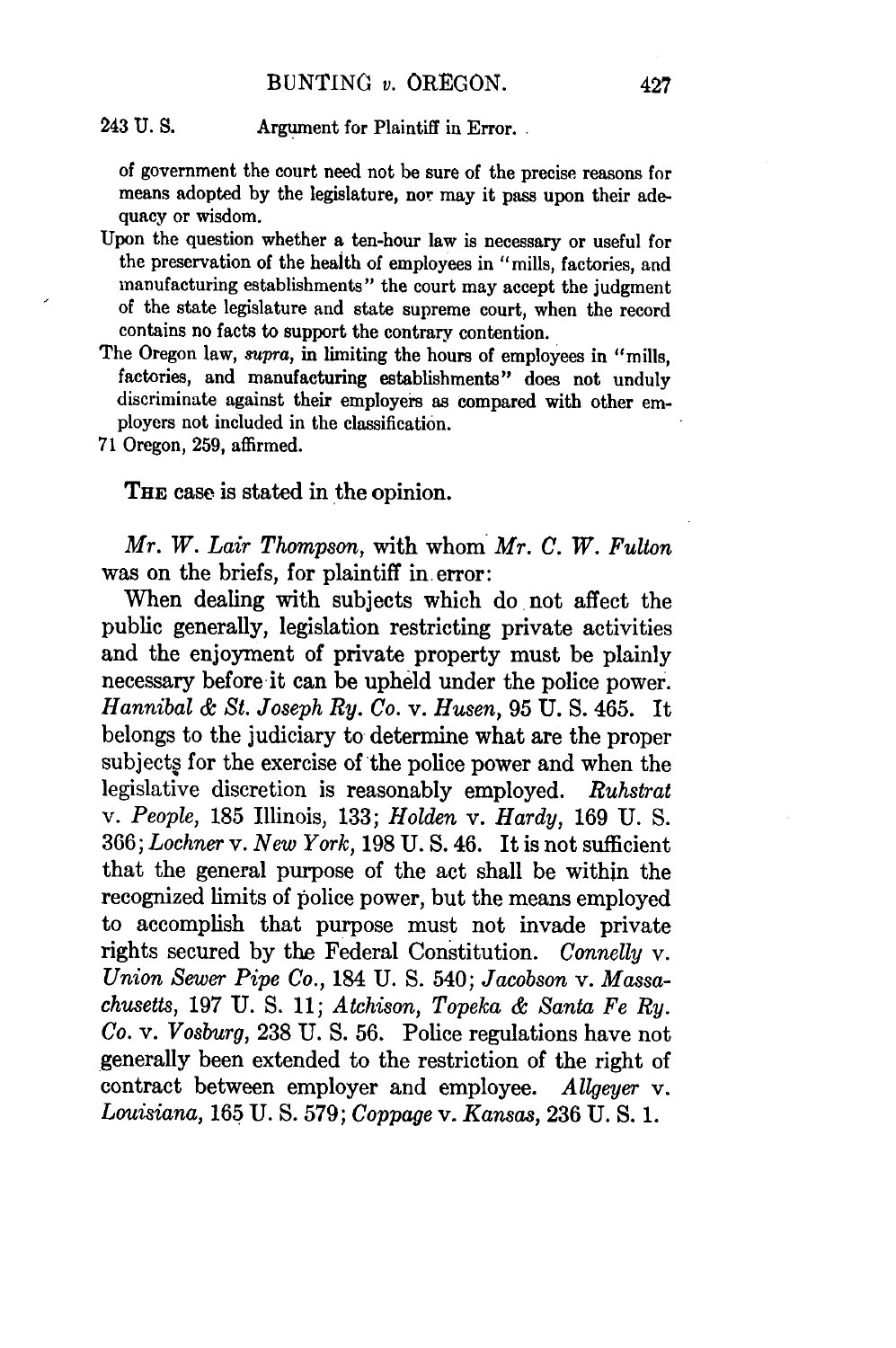#### Argument for Plaintiff in Error. 243 **U. 9.**

Laws regulating hours of employment have been seldom upheld and only in respect of employment directly affecting the welfare, health or safety of the public, or to which the State or one of its subdivisions is a party, or involving unusual danger to the health of the employee. *People v. Erie R. R. Company,* 198 N. Y. 369; *Atkins v. Kansas,* 191 U. S. 207; *Holden v. Hardy,* 169 U. S. 366; *State* v. *Muller,* 208 U. **S.** 412.

Interference with private labor contracts not affecting the public can only be sustained when reasonably necessary to preserve health, and not unless the court can say that the place or nature of employment is of such unusual danger to health as to demand legislative interference. *Lochner v. New York,* 198 U. **S.** 46; *State* v. *Muller, supra.* If legislative interference with property right is to be sanctioned in every case in which the court cannot say that beyond reasonable doubt such interference will not tend to benefit or protect the health or welfare of a laborer, then the Fourteenth Amendment means nothing in matters of this kind. It is only when the court can say that such regulation is reasonably necessary that the Fourteenth Amendment ceases to inhibit the regulation. Considering those matters of common knowledge, which the court should do *(Jacobson v. Massachusetts,* 197 U. **S.** 11), it may seem hardly conceivable that a law with the broad scope of the Oregon act can be held to be necessary for the preservation of the health of employees in mills, factories and manufacturing establishments. The occupations affected are the ordinary employments of life, and involve only the ordinary dangers to health that accompany manual labor. It can hardly be contended that the man who wheels sacked flour from the mill to the warehouse, or who keeps the books, or deals with the farmer, receiving the grain, works in a position of unusual danger, or that his health will be impaired if he is permitted to work the number of hours his own judgment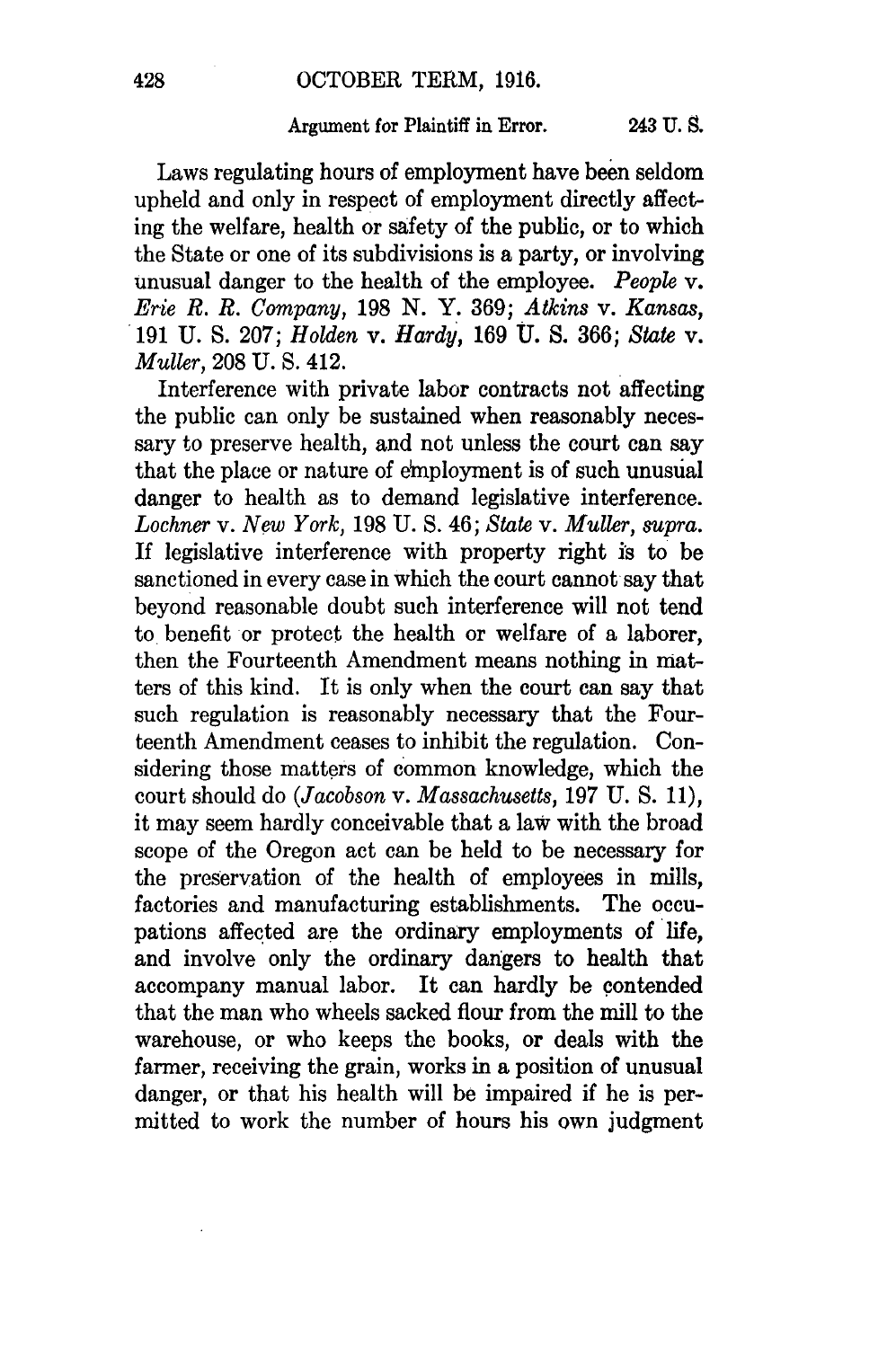#### 243 U. **S.** Argument for Plaintiff in Error.

dictates, or that he is not of sufficient intelligence to sell his labor without the paternal guidance of a legislative majority.

The law upon its face refutes the contention that it is a health law, or that the recitals of the act in § 1 thereof were deemed true by the legislature. The legislative declaration of necessity, even if the act followed such declaration, is not binding upon this court. *Coppage* v. Kansas, 236 U. S. 1; *Minnesota* v. *Barber,* 136 U. S. 313; *Powell* v. *Pennsylvania,* 127 U. S. 678; *Yates* v. *Milwaukee,* 10 Wall. 497. The law is not a ten-hour law; it is a thirteen-hour law designed solely for the purpose of compelling the employer of labor in mills, factories and manufacturing establishments to pay more for labor than the actual market value thereof. It is based upon economic grounds exclusively. The provision for overtime at time and onehalf the regular wage robs the law of any argument that might be made to bring it within those grounds that justify an exercise of the police power. Freund, Police Power, §§ 316, 318.

The right of the legislature to regulate wages is denied in *Street* v. *Varney Electrical Supply Co.,* 160 Indiana, 338, and *People v. Coler,* 166 N. Y. 1. These decisions are not affected by *Atkin* v. Kansas, **191** U. **S.** 207, and *Heim* v. *McCall,* 239 U. S. 175, which relate to hours of labor in public employments. See also *Low* v. *Rees Printin# Co.,* 41 Nebraska, 127, and *Wheeling Bridge* **&** *Terminal* Ry. *Co.* v. *Gilmore,* 8 Ohio Cir. Ct. Rep. 858.

Insufficiency of wage does not justify legislative regulation. The wage has-no bearing upon health. Society may,not force the employer to pay wages sufficient to support the employee upon the scale of his desire. But this law goes further, fixing the amount arbitrarily. In this case the employee was receiving a regular wage of 40 cents per hour, on its face a living wage, and there was no basis for an arbitrary demand that he be paid 60 cents per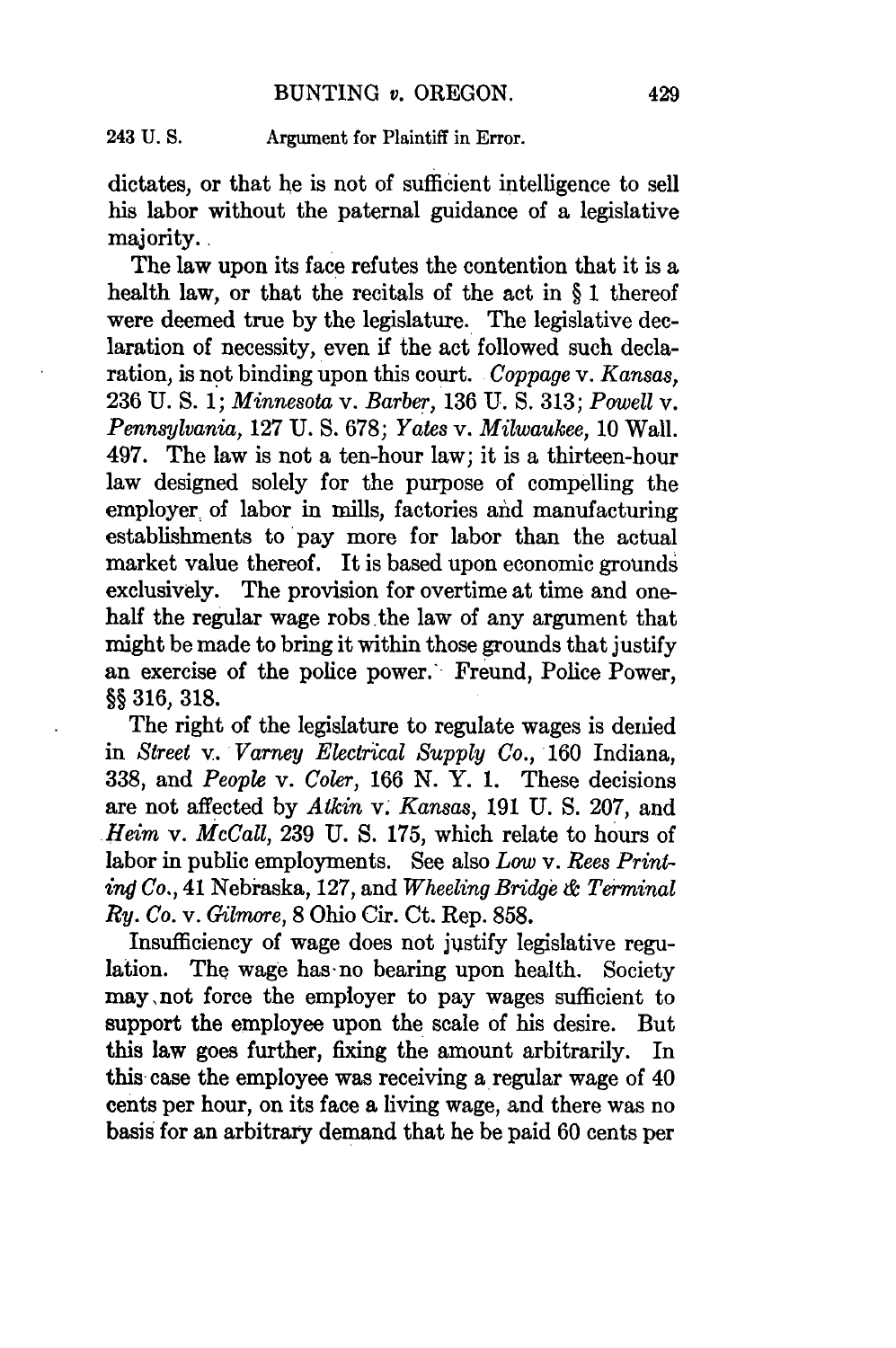#### Argument for Defendant in Error. 243 U. S.

hour for three hours of his time. The effect is to take money from the employer and give it to the laborer without due process or value in return. Although the terms of employment are more important than the selection of the employee, even the right to select cannot be invaded by state dictation. *Adair* v. *United States,* 208 U. S. 161; *Coppage* v. *Kansas,* 236 U. S. 1; *Chicago, Burlington & Quincy Ry. Co. v. McGuire,* 219 U. S. 549.

The Oregon act discriminates against plaintiff in error, denying the equal protection of the laws. *Atchison, Topeka & Santa Fe. Ry. Co. v. Vosburg,* 238 U. S. **56;** Cooley Const. Lim., 7th ed., p. 560.

The provision for extra wages does not aid in the enforcement of the law as an hours-of-service law. The commingling of unlawful methods of execution with a lawful purpose may make an act unconstitutional as effectively as may an unlawful purpose. *Coppage v. Kansas,* 236 U. S. 1. The fixing and execution of the overtime pay is an unconstitutional means. Furthermore, it has no reasonable tendency to enforce the declared purpose (distinguishing *Commonwealth* v. *Riley,* 210 Massachusetts, 394; *s. c.,* 232 U. S. 671). The penalty theory is untenable. It involves penalizing an employer for doing the very thing the law authorizes, since the act itself permits employment beyond the ten hours. The purpose and scope are fixed by § 2 where the time and overtime provisions appear together. The penalty for violating that section is provided by § 3, is complete in itself, and uniform for every violation of the act. Penal laws should be strictly construed; a court has no province to superadd a penalty by mere implication. Black on Interpretation of Laws, 2d ed., pp. 455, 471.

The act being unconstitutional in a vital part must fail as a whole. *Low* v. *Rees Printing Co.,* 41 Nebraska, 127.

Mr. *Felix Frankfurter,* with whom *Mr. George M. Brown,* Attorney General of the State of Oregon, and *Mr. J. 0.*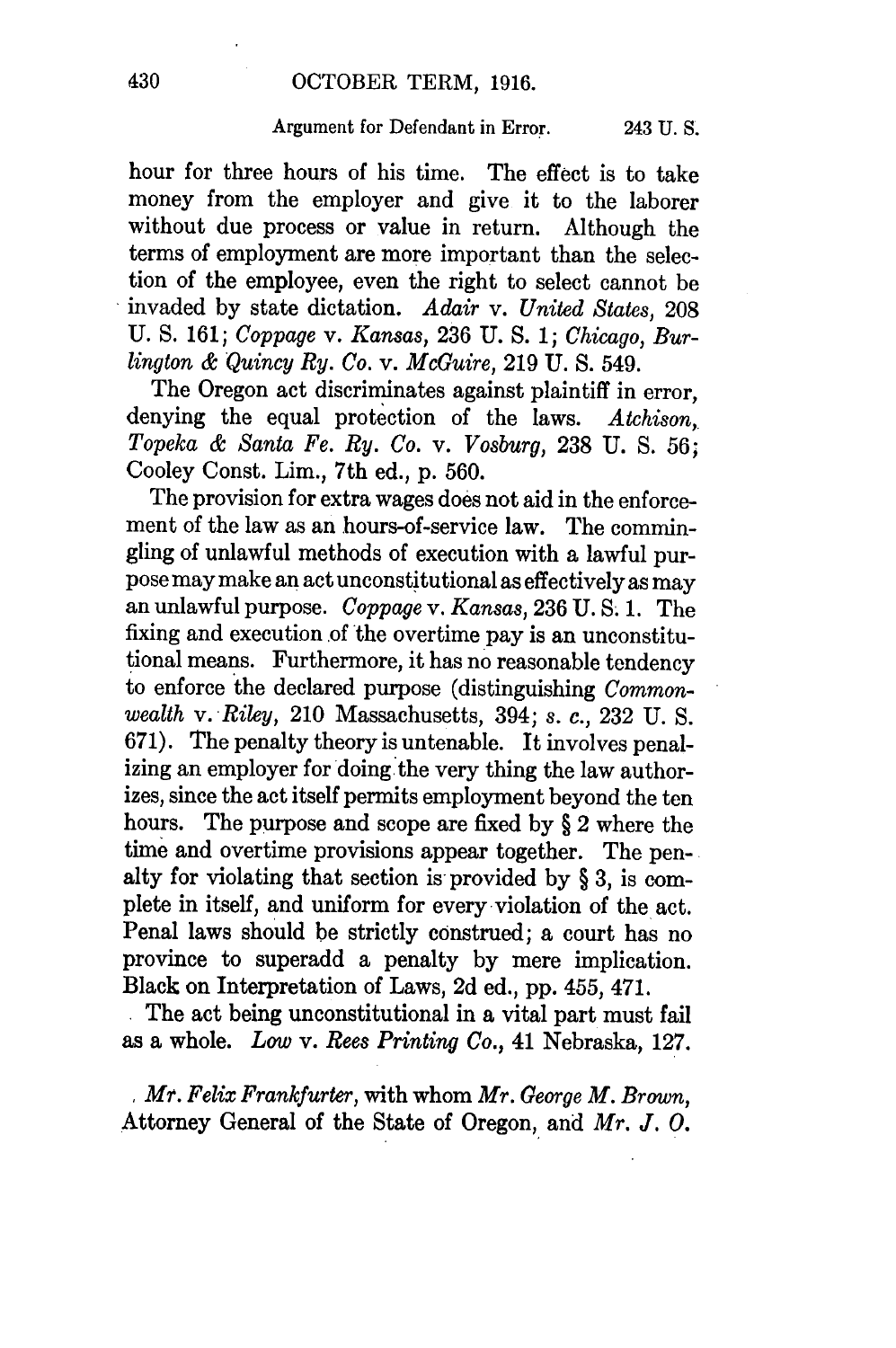## 243 U. **S.** Argument for Defendant in Error.

*Bailey,* Assistant Attorney General of the State of Oregon, were on the briefs, for defendant in error:

The law is an hours law, not a wage law; the provision for overtime work and extra pay being merely to allow a limited and reasonable flexibility in time of unusual business pressure. The conditions in Oregon, which must be considered in passing on the law, show that this must be so since over 93 per cent. of employers find it unprofitable to employ men beyond ten hours at normal pay. Such provisions for higher rates for overtime are common in the regulation of hours, as is shown by trade agreements in this country and in England. They are necessary to preserve the regulation.

The issue concerning the validity of the law presents the familiar case of application and delimitation of accepted principles. The liberty of the Fourteenth Amendment is set up against the police power of a State. The boundaries must be drawn in each specific case, not by resort to theory and assumption, but in the light of experience, granting to the legislature the function of discerning, detecting and remedying the evils which may be obstacles to the "greater public welfare" *(Rast* v. *Van Deman. & Lewis Co.,* 240 U. S. 342) and upholding its judgment if in the light of experience the judgment seems not arbitrary or wanton. Experience in England most strikingly dispelled the old theoretical opposition to limitation of the hours of labor and the preference for unfettered individual competition as an economic principle. The matter has now come to be looked on no longer as a mere contest between capital and labor, but as a concern of the State as an organic whole. The question, therefore, is not whether the State can regulate hours of labor in modern industry, but what evils are manifest, and what tendencies are disclosed, that present a reasonable field for legislative repression; what remedies are available that present a reasonable field for legislative encouragement.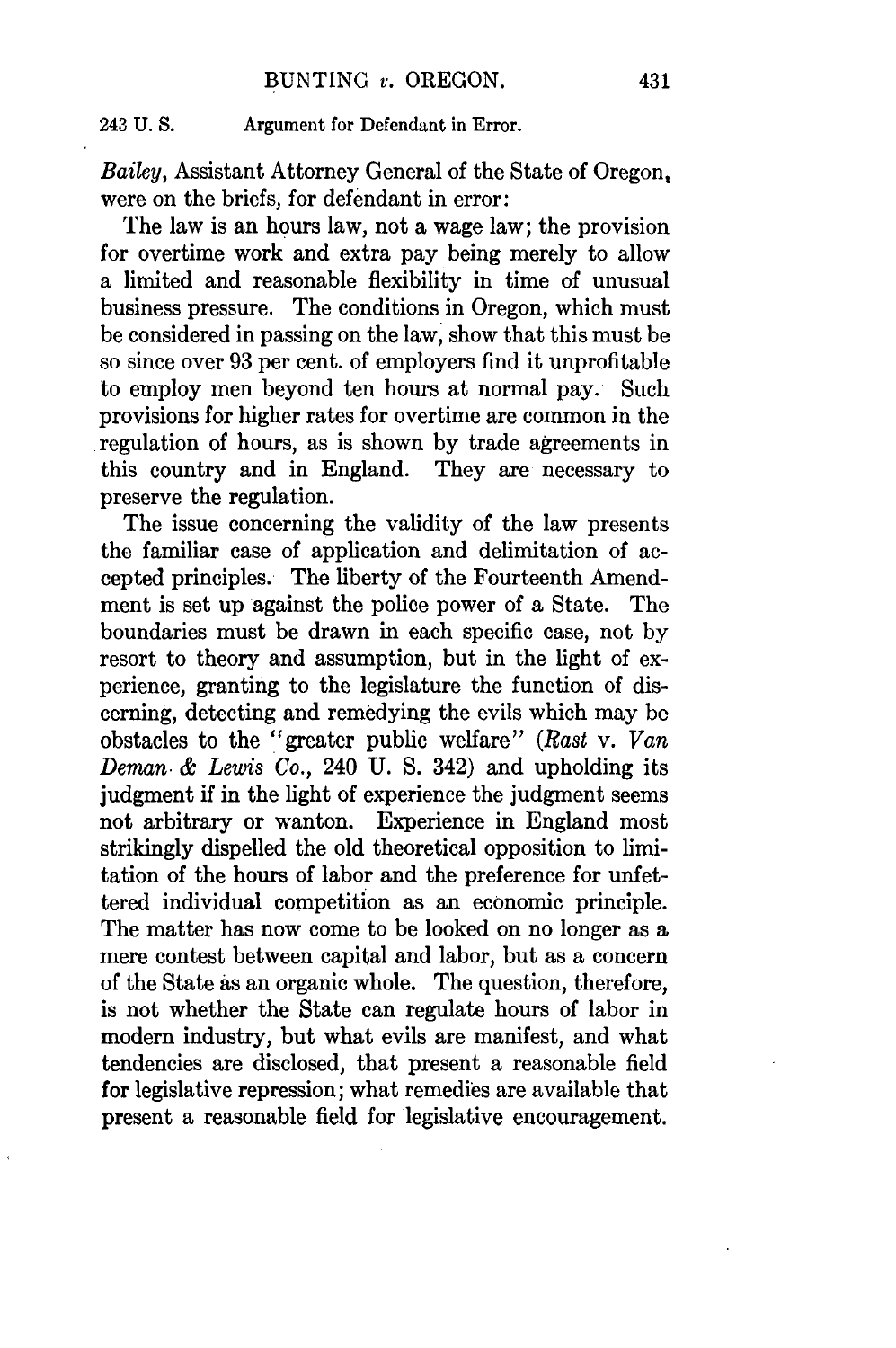#### Argument for Defendant in Error. 243 **U. S.**

This field of reasonable action is the State's police power. See *Holden* v. *Hardy,* 169 U. **S.** 366. In *Lochner v. New York,* 198 U. **S.** 45, the state authority in the specific instance was denied because no reasonable relation was discernible to the majority between a ten hour law for bakers and the public welfare. This judgment was based upon a view of the nature of the baker's employment beyond ten hours as known "to the common understanding" *Id.* 59. See Hours of Labor and Realism in Constitutional Law, 29 Harv. *L,* Rev. 353. It is now clear that "common understanding" is a treacherous criterion both as to the assumptions on which such understanding is based, and as to the evil consequences, if they are allowed to govern. Pound's Liberty of Contract, 18 Yale L. J. 454, 480, note 123; 2 Ely's Property and Contract, 662, 674-5. The subject is one for scientific scrutiny and critique, for authoritative interpretation of accredited facts. To this end science has been devoted all over the world. Particularly in the last decade science has been giving us the basis for judgment by experience to which, when furnished, judgment by speculation must yield. This is precisely what *Holden* v. *Hardy, supra,* looked forward to.

The insight expressed in that case has now been amply justified by experience. What in 1898 presented a specific, and apparently, exceptional instance—the poisoning of the human system through long hours of labor in mines, and the implications of this evil to the general welfareis now disclosed to be of far wider and deeper application. It is now demonstrable that the considerations that were patent as to miners in 1898 are to-day operative, to a greater or less degree, throughout the industrial system.

It is to this body of experience that the court's attention is invited. It is a mass of data that, partly, was not presented in cases like *Lochner* v. *New York, supra,* but mostly could not have been before the court, because it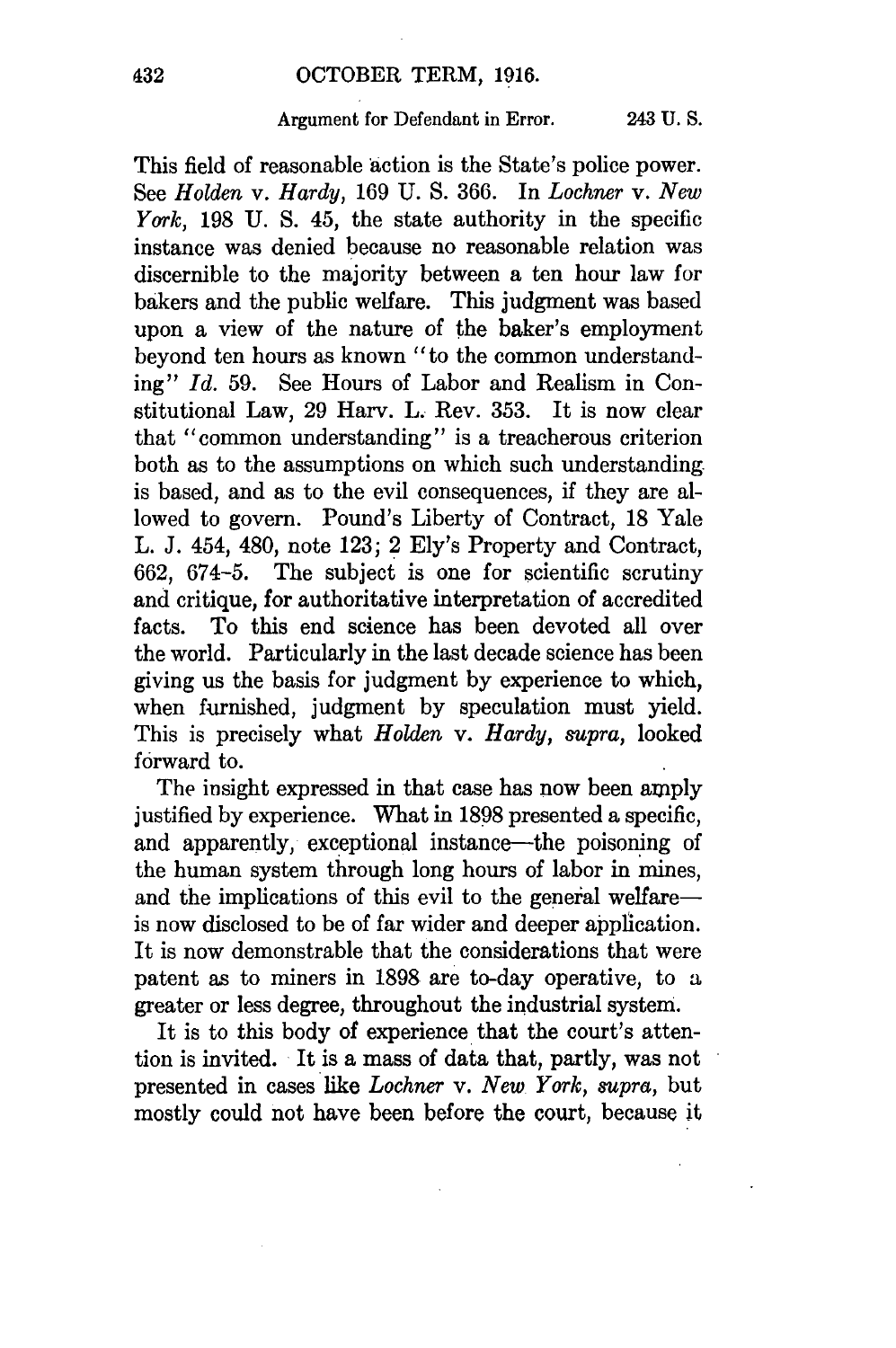243 U. S. Opinion of the Court.

was not heretofore in existence. Inasmuch as the application of the contending principles must vary with the facts to which they are sought to be applied, of course new facts are the indispensable basis to the determination of the validity of specific new legislation. *People* v. *Schweinler Press, 214* N. Y. 395, 412.

The knowledge obtained by the increasing study of industrial conditions is back of the State's policy, as expressed by the legislature, and sustained by the courts of Oregon. These are facts of common knowledge of which this court will take judicial notice. These facts, we submit, conclusively establish that Oregon was exercising a reasonable judgment as to the public welfare in passing its ten-hour law; and so exercising a reasonable judgment it acted within its rightful and constitutional sphere. The place at which it chose to draw the line was peculiarly for the discretion of its legislature. It is sufficient for the present that the line as now drawn-ten hours a day-is not an unreasonable line. *Miller* v. *Wilson,* 236 U. S. 373, 382; *People* v. *Klinck Packing Co.,* 214 N. Y. 121, 128; *State* v. *Bunting,* 71 Oregon, 259, 273.

[In support of the argument counsel's brief presented an extensive systematic review of facts and statistics dealing with the effects of overtime upon the physical and moral health of the worker and so upon the vitality, efficiency and prosperity of the nation, with additional references to experiences and results abroad since the outbreak of the European War. The good effects following regulation and the extent of regulation as shown in American and foreign legislation were also indicated.]

MR. JUSTICE McKENNA delivered the opinion of the court.

Indictment charging a violation of a statute of the State of Oregon, § 2 of which provides as follows:

"No person shall be employed in any mill, factory or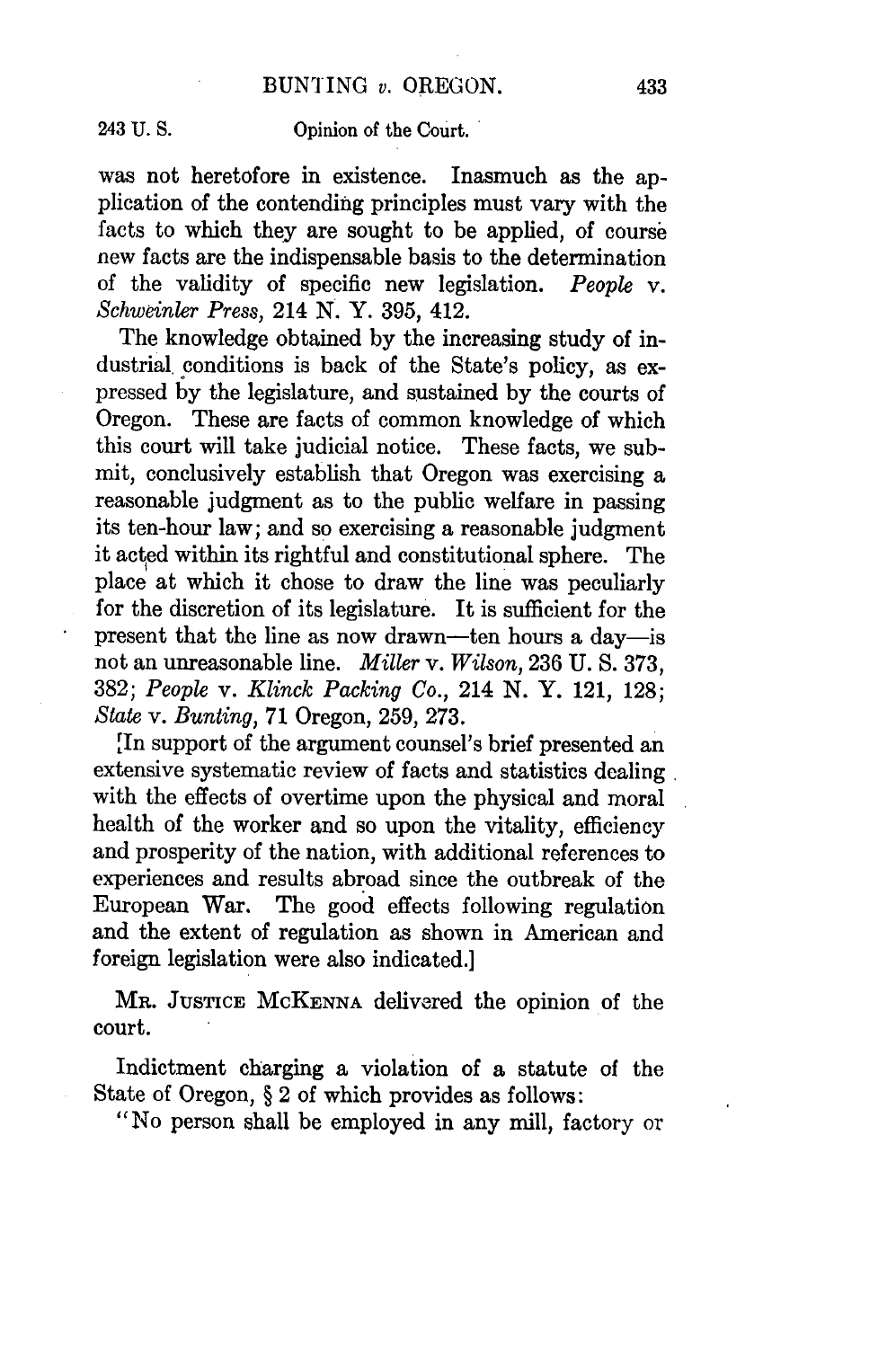## Opinion of the Court. 243 **U. S.**

manufacturing establishment in this State more than ten hours in any one day, except watchmen and employees when engaged in making necessary repairs, or in case of emergency, where life or property is in imminent danger; *provided, however,* employees may work overtime not to exceed three hours in any one day, conditioned that payment be made for said overtime at the rate of time and one-half of the regular wage."

A violation of the act is made a misdemeanor, and in pursuance of this provision the indictment was found. It charges a violation of the act by plaintiff in error, Bunting, by employing and causing to work in a flour mill belonging to the Lakeview Flouring Mills, a corporation, one Hammersly for thirteen hours in one day, Hammersly not being within the excepted conditions, and not being paid the rate prescribed for overtime.

A demurrer was filed to the indictment, alleging against its sufficiency that the law upon which it was based is invalid because it violates the Fourteenth Amendment of the Constitution of the United States and the Constitution of Oregon.

The demurrer was overruled; and the defendant, after arraignment, plea of not guilty and trial, was found guilty. A motion in arrest of judgment was denied and he was fined \$50. The judgment was affirmed by the Supreme Court of the State. The Chief Justice of the court then allowed this writ of error.

The consonance of the Oregon law with the Fourteenth Amendment is the question in the case, and this depends upon whether it is a proper exercise of the police power of the State, as the Supreme Court of the State decided that it is.

That the police power extends to health regulations is not denied, but it is denied that the law has such purpose or justification. It is contended that it is a wage law, not a health regulation, and takes the property of plaintiff **in**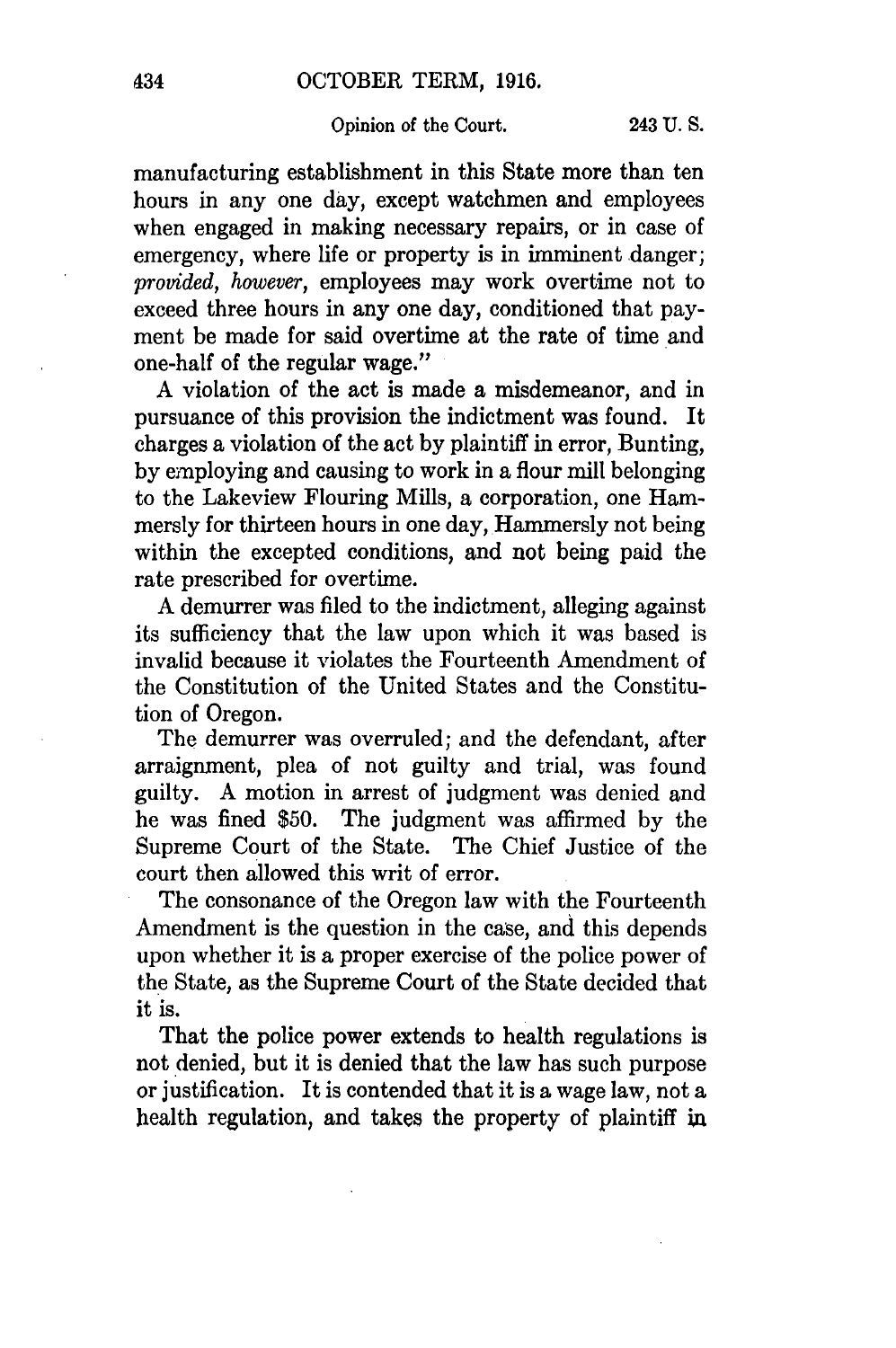÷,

### 243 **U. S.** Opinion of the Court.

error without due process. The contention presents two questions: (1) Is the law a wage law, or an hours of service law? And (2) if the latter, has it equality of operation?

Section 1 of the law expresses the policy that impelled its enactment to be the interest of the State in the physical well-being of its citizens and that it is injurious to their health for them to work "in any mill, factory or manufacturing establishment" more than ten hours in any one day; and § 2, as we have seen, forbids their employment in those places for a longer time. If, therefore, we take the law at its word there can be no doubt of its purpose, and the Supreme Court of the State has added the confirmation of its decision, by declaring that "the aim of the statute is to fix the maximum hours of service in certain. industries. The act makes no attempt to fix the standard of wages. No maximum or minimum wage is named. That is left wholly to the contracting parties."

**.** It is, however, urged that we are not bound by the declaration of the law or the decision of the court. In other words, and to use counsel's language, "the legislative declaration of necessity, even if the act followed such declaration, is not binding upon this court. *Coppage v. Kansas,* 236 U. **S.** 1." Of course, mere declaration cannot give character to a law nor turn illegal into legal operation, and when such attempt is palpable this court necessarily has the power of review.

But does either the declaration or the decision reach such extreme? Plaintiff in error, in contending for this and to establish it, makes paramount the provision for overtime; in other words, makes a limitation of the act the extent of the act-indeed, asserts that it gives, besides, character to the act, illegal character.

To assent to this is to ascribe to the legislation such improvidence. of expression as to intend one thing and effect another, or artfulness of expression to disguise illegal purpose. We are reluctant to do either and we think all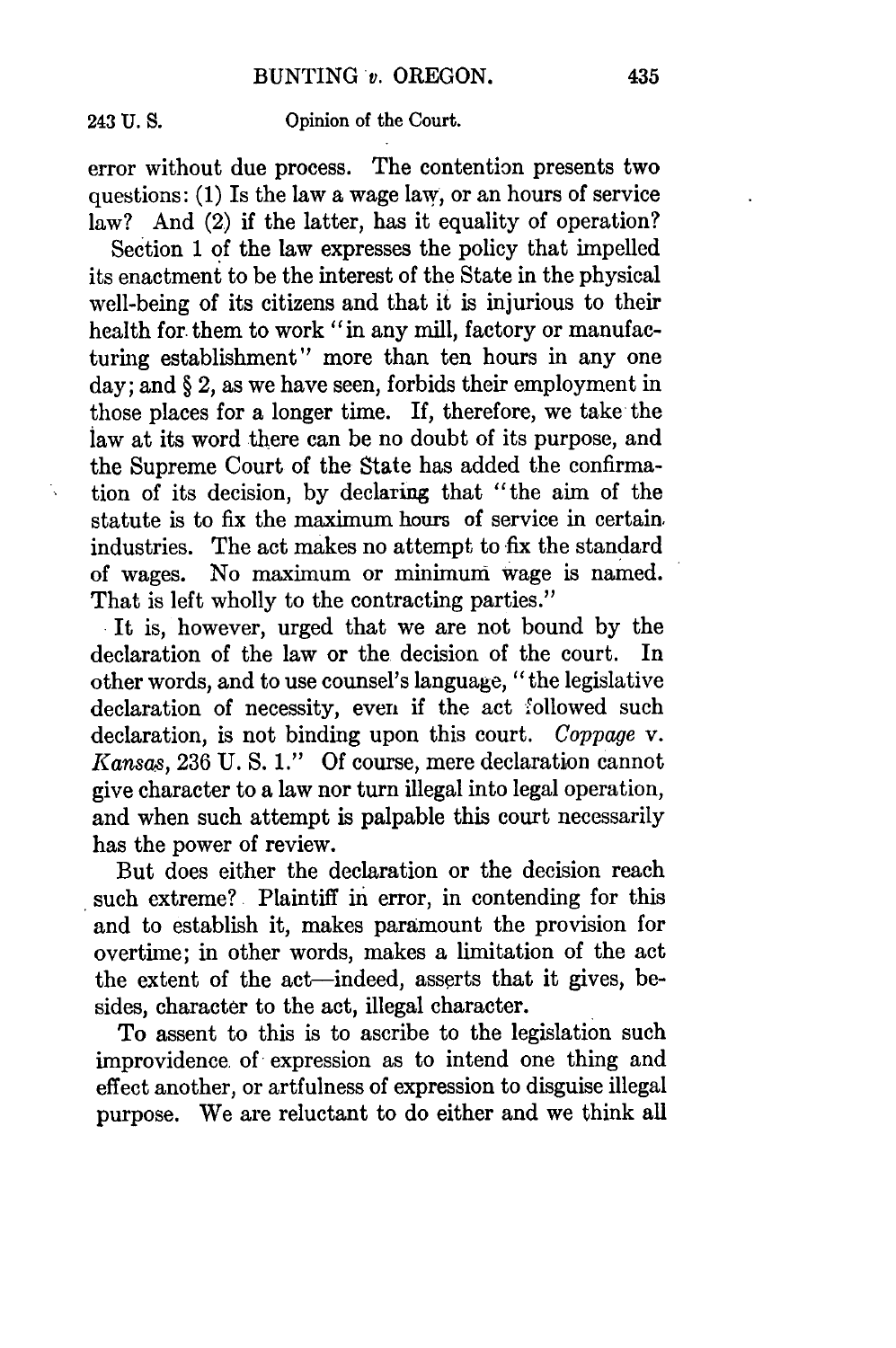## Opinion of the Court. 243 U. S.

the provisions of the law can be accommodated without doing either.

First, as to plaintiff in error's attack upon the law. He says: "The law is not a ten-hour law; it is a thirteen-hour law designed solely for the purpose of compelling the employer of labor in mills, factories and manufacturing establishments to pay more for labor than the actual market value thereof." And further: "It is a ten-hour law for the purpose of taking the employer's property from him and giving it to the employ6; it is a thirteen-hour law for the purpose of protecting the health of the employ6." To this plaintiff in error adds that he was convicted, not for working an employee during a busy season for more than ten hours, but for not paying him more than the market value of his services.

The elements in this contention it is difficult to resolve or estimate. The charge of pretense against the legislation we, as we have already said, cannot assent to. The assumption that plaintiff in error was convicted for not paying more in a busy season than the market value of the services rendered him or that under the law he will have to do so, he gives us no evidence to support. If there was or should be an increase of demand for his products, there might have been or may be an increase of profits. However, these are circumstances that cannot be measured, and we prefer to consider with more exactness the overtime provision.

There is a certain verbal plausibility in the contention that it was intended to permit 13 hours' work if there be **15Y** hours' pay, but the plausibility disappears upon reflection. The provision for overtime is permissive, in the same sense that any penalty may be said to be permissive. Its purpose is to deter by its burden and its adequacy for this was a matter of legislative judgment under the particular circumstances. It may not achieve its end, but its insufficiency cannot change its character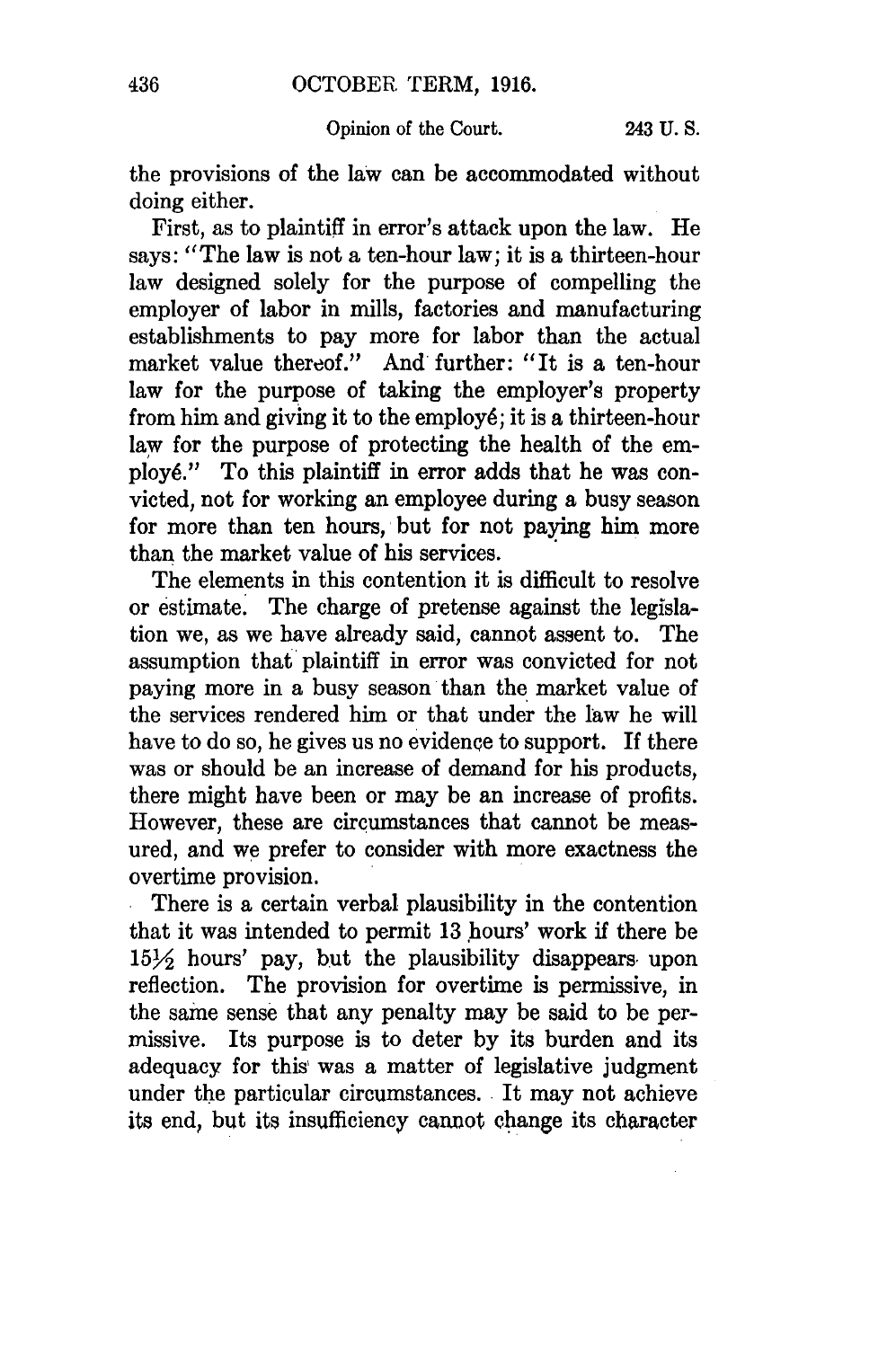243 **U. S.** Opinion of the Court.

from penalty to permission. Besides, it is to be borne in mind that the legislature was dealing with a matter in which many elements were to be considered. It might not have been possible, it might not have been wise, to make a rigid prohibition. We can easily realize that the legislature deemed it sufficient for its policy to give to the law an adaptation to occasions different from special cases of emergency for which it provided, occasions not of such imperative necessity, and yet which should have some accommodation-abuses prevented **by** the requirement of higher wages. Or even a broader contention might be made that the legislature considered it a proper policy to meet the conditions long existent **by** a tentative restraint of conduct rather than **by** an absolute restraint, and achieve its purpose through the interest of those affected rather than **by** the positive fiat of the law.

We cannot know all of the conditions that impelled the law or its particular form. The Supreme Court, nearer to them, describes the law as follows: "It is clear that the intent of the law is to make **10** hours a regular day's labor in the occupations to which reference is made. Apparently the provisions for permitting labor for the overtime on express conditions were made in order to facilitate the enforcement of the law, and in the nature of a mild penalty for employing one not more than three hours overtime. It might be regarded as more difficult to detect violations of the law by an employment for a shorter time than for a longer time. This penalty also goes to the employee in case the employer avails himself of the overtime clause."

But we need not cast about for reasons for the legislative judgment. We are not required to be sure of the precise reasons for its exercise or be convinced of the wisdom of its exercise. *Rast* v. *Van Deman & Lewis Co.,* 240 U. S. 342, 365. It is enough for our decision if the legislation under review was passed in the exercise of an admitted power of government; and that it is not as complete as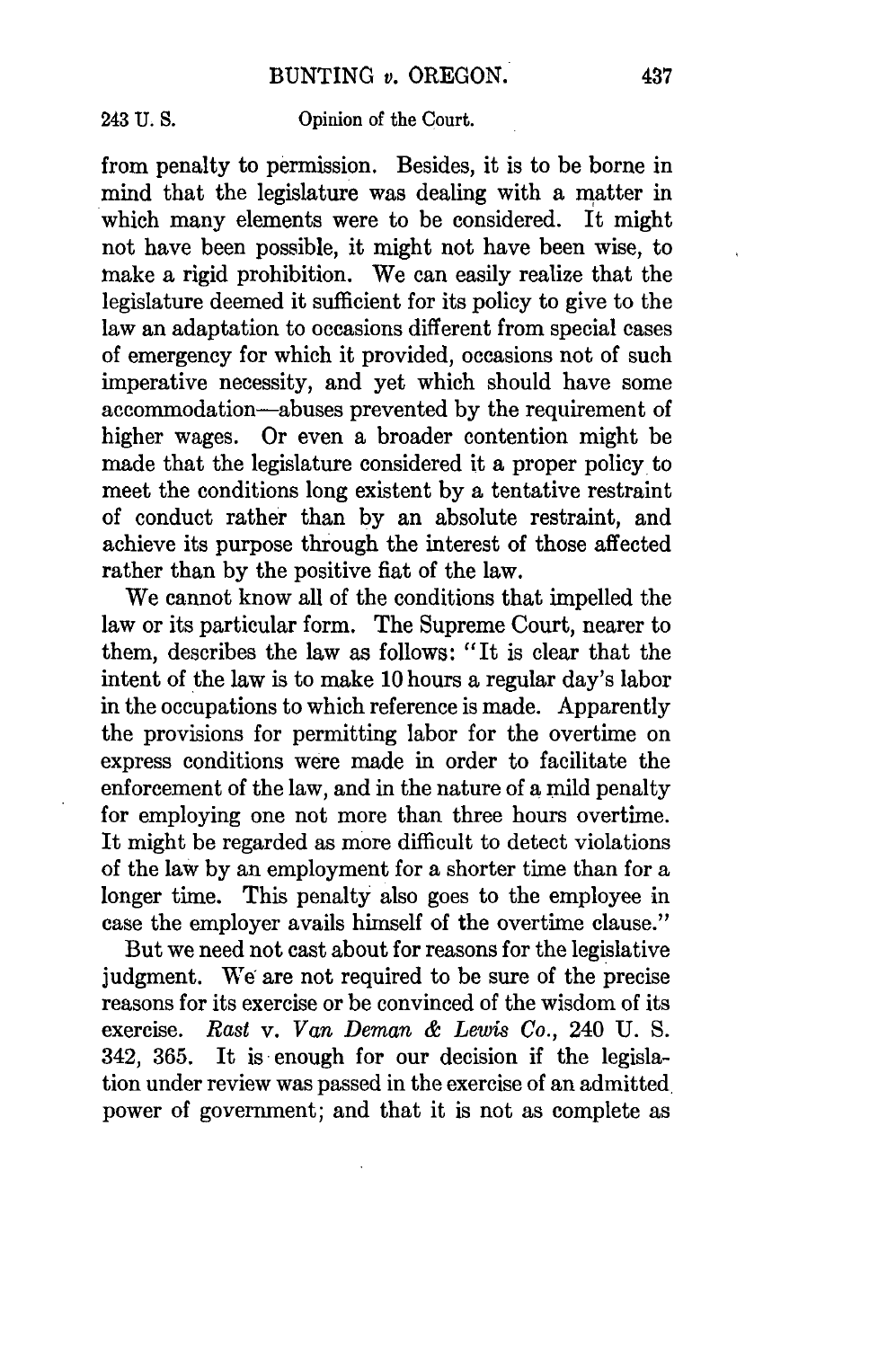## Opinion of the Court. 243 U. **S.**

it might be, not as rigid in its prohibitions as it might be, gives perhaps evasion too much play, is lighter in its penalties than it might be, is no impeachment of its legality. This may be a blemish, giving opportunity for criticism and difference in characterization, but the constitutional validity of legislation cannot be determined by the degree of exactness of its provisions or remedies. New policies are usually tentative in their beginnings, advance in firmness as they advance in acceptance. They do not at a particular moment of time spring full-perfect in extent or means from the legislative brain. Time may be necessary to fashion them to precedent customs and conditions and as they justify themselves or otherwise they pass from militancy to triumph or from question to repeal.

But passing general considerations and coming back to our immediate concern, which is the validity of the particular exertion of power in the Oregon law, our judgment of it is that it does not transcend constitutional limits.

This case is submitted by plaintiff in error upon the contention that the law is a wage law not an hours of service law, and he rests his case on that contention. To that contention we address our decision and do not discuss or consider the broader contentions of counsel for the State that would justify the law even as a regulation of wages.

There is a contention made that the law, even regarded as regulating hours of service, is not either necessary or useful "for preservation of the health of employés in mills, factories and manufacturing establishments." The record contains no facts to support the contention, and against it is the judgment of the legislature and the Supreme Court, which said: "In view of the well-known fact that the custom in our industries does not sanction a. longer service than **10** hours per day, it cannot be held, as a matter of law, that the legislative requirement is unreasonable or arbitrary as to hours of labor. Statistics